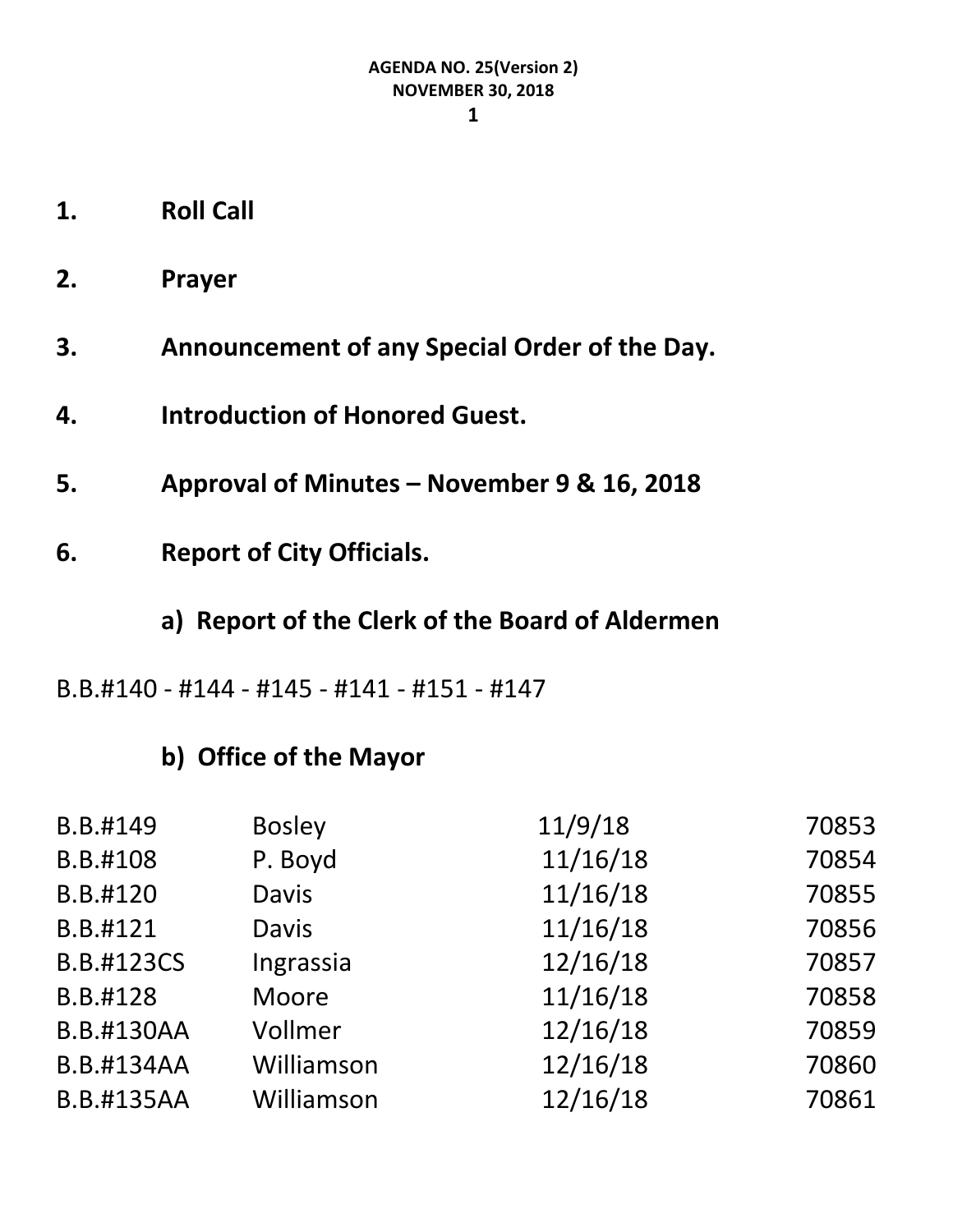**2**

### **c) Office of the President** none

# **7. Petitions and Communications.** none

# **8. Board Bills for Perfection – Informal Calendar.**

- TC B.B.#104 -Davis -An ordinance enlarging the boundaries of the Port Authority of the City Port District, subject to the approval of the Missouri Highways and Transportation Commission, and authorizing certain actions in connection therewith.
- LEG B.B.#146CSAA Coatar/Ogilvie An ordinance repealing the first paragraph of Section 2, of Ordinance No. 66193, approved March 10, 2004, codified as Section 2.08.330 of the City Revised Code of Ordinances, pertaining to the nominating process for a nonpartisan candidate, and in lieu thereof inserting a new first paragraph in Section 2, changing said process so that nonpartisan candidates may be nominated by a petition signed by registered voters, rather than a certificate signed by registered electors; and containing an emergency clause.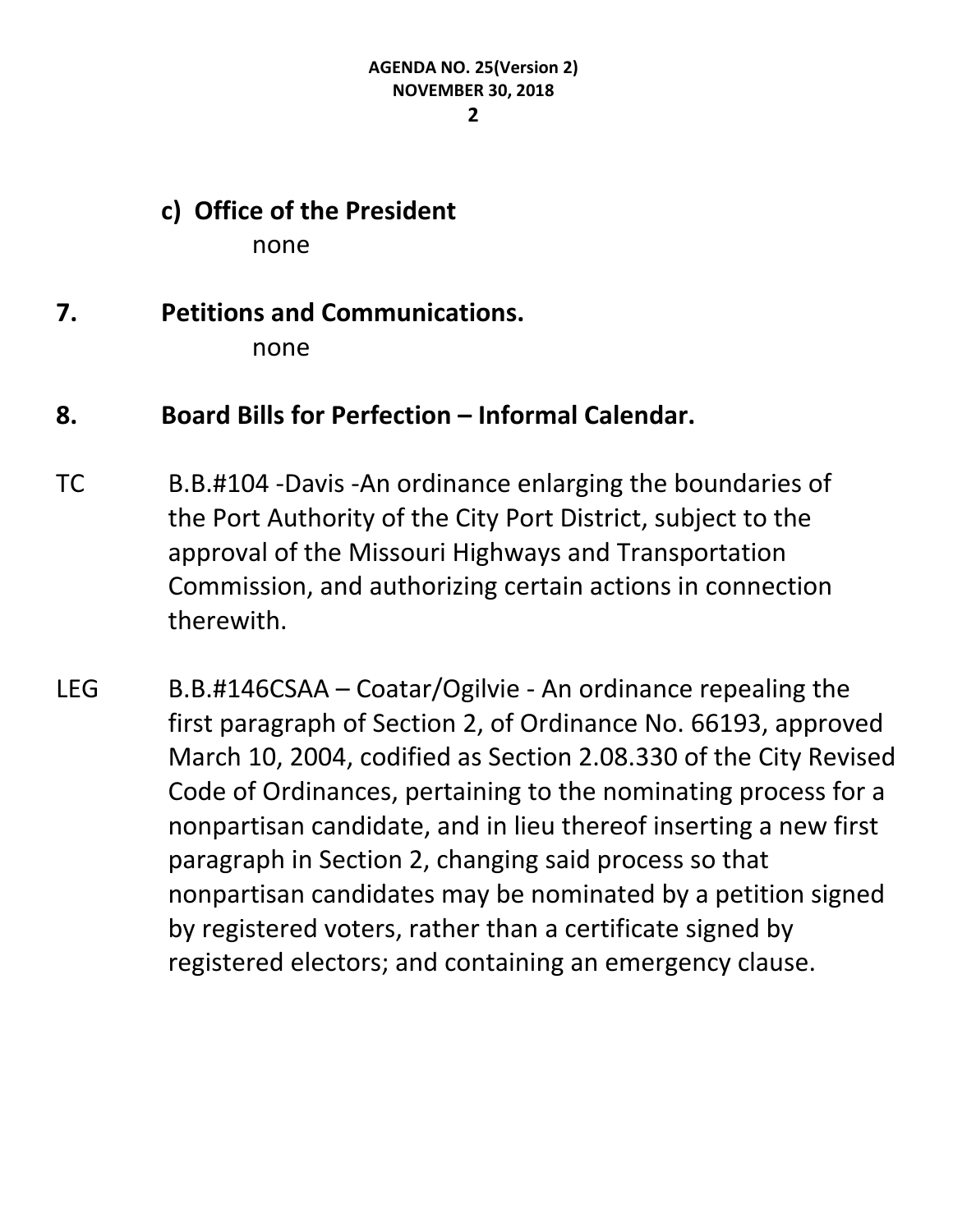# **9. Board Bills for Third Reading - Informal Calendar.**

- LEG B.B.#25AA Muhammad/Kennedy/Moore/Bosley An ordinance submitting to the qualified voters of the City a proposed amendment to the Charter to maintain the Board of Aldermen as body of twenty-eight Aldermen representing twenty-eight wards, and preventing its reduction beginning December 31, 2021, to a body of fourteen Aldermen representing fourteen wards; and containing an emergency clause.
- $HUDZ$  B.B.#122 Roddy An ordinance recommended by the Board Of Estimate and Apportionment, authorizing the Mayor of the City, to submit a 2019 Annual Action Plan to the United States Department of Housing and Urban Development as required To apply for funding under the Federal Community Development Block Grant, HOME Investment Partnership, Emergency Solutions Grant and Housing Opportunities for Persons with AIDS Entitlement Programs.
- **10. Resolutions – Informal Calendar.**

none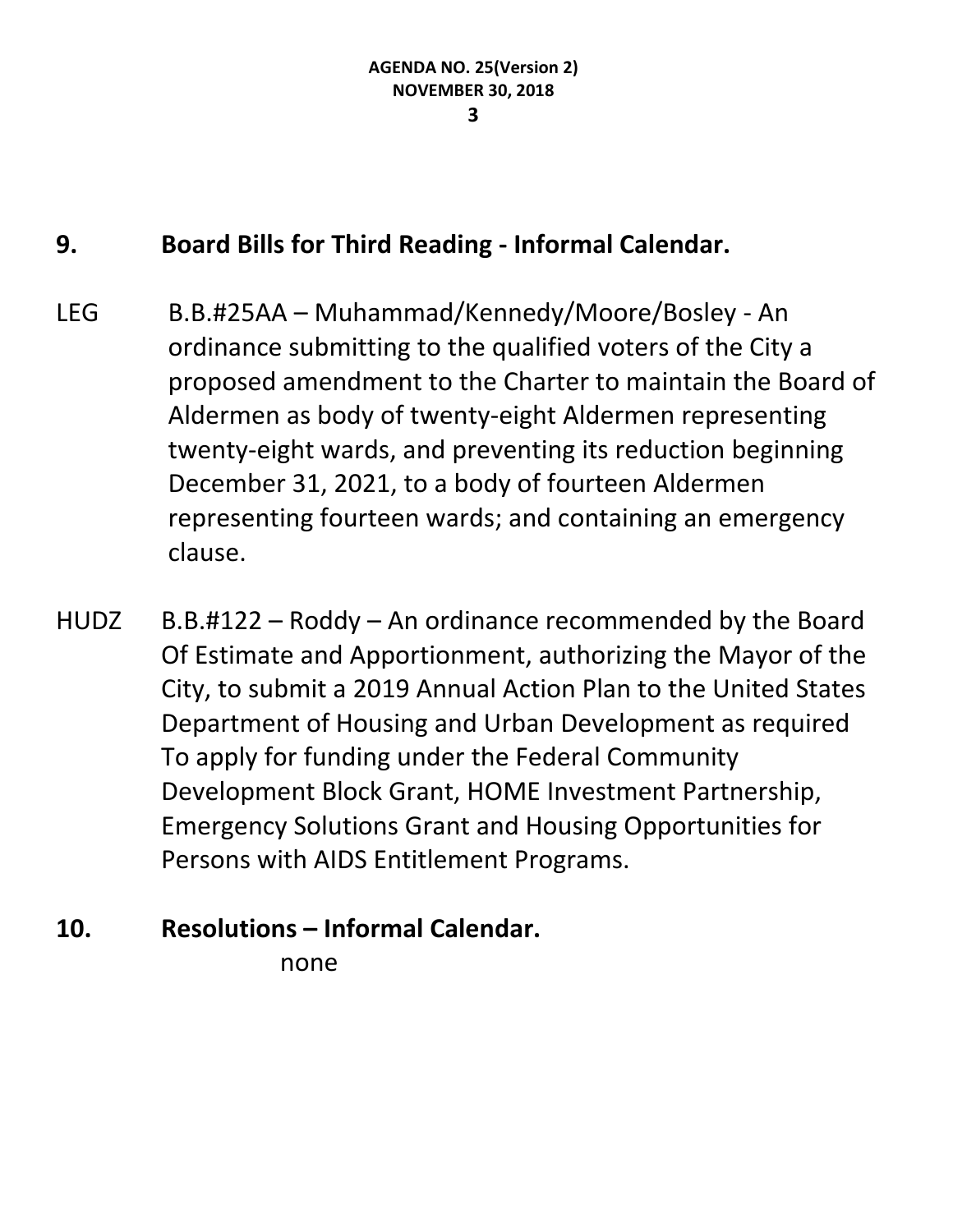# **11. First Reading of Board Bills.**

B.B.#170 – Boyd **-** An ordinance authorizing and directing the Circuit Attorney, to enter into a contract with the United States Department of Justice, Bureau of Justice Assistance, Office of Justice Programs for funding to create a Conviction Integrity Unit within the Office of the Circuit Attorney and authorizing the Circuit Attorney to expend the contract grant funds necessary to support this effort including the hiring of personnel; and containing an emergency clause.

- B.B.#171 Boyd An Ordinance adopting the 2018 International Swimming Pool and Spa Code, with amendments; and containing a penalty clause, severability clause, savings clause, and emergency clause.
- B.B.#172 Martin An ordinance recommended by the Board of Public Service to conditionally vacate above surface, surface and sub-surface rights for vehicle, equestrian and pedestrian travel in the southern 169 feet of the 15.00 foot wide north/south alley bounded by Robert on the north, Vermont on the east, Koeln on the south and Alabama on the west in City Block 3064-A, as hereinafter described, in accordance with Charter authority, and in conformity with Section l4 of Article XXI of the Charter and imposing certain conditions on such vacation.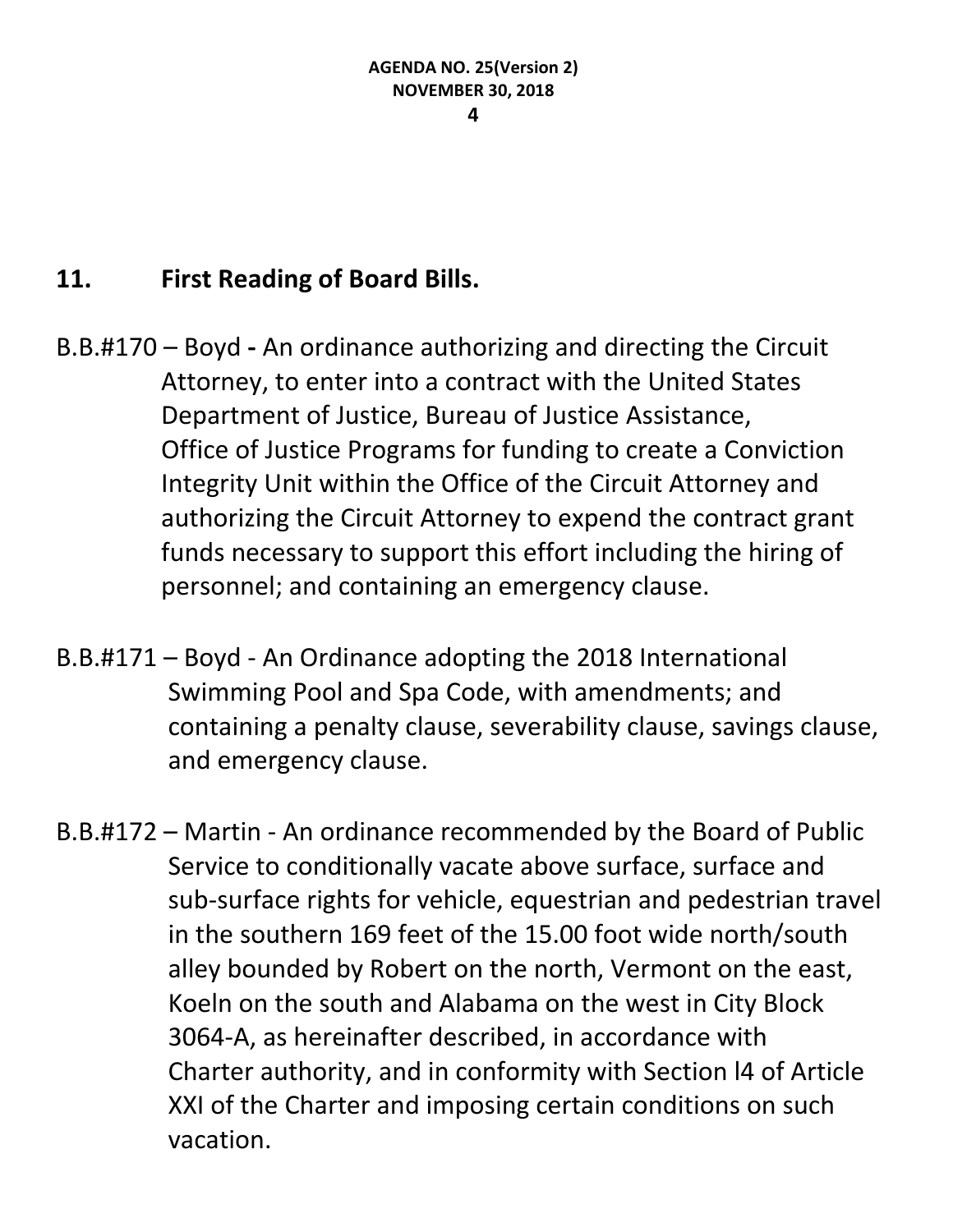# **11. First Reading of Board Bills – (cont.)**

- B.B.#173 Oldenburg An ordinance creating a new chapter under title 23 of the Revised Code, titled small wireless Facilities and pertaining to the establishment of procedures and requirements relating to the construction and deployment of small wireless facilities; to be Codified as Chapter 23.59 of the Revised Code; containing a severability clause, savings clause and an emergency clause.
- B.B.#174 Howard An Ordinance establishing a stop site at the intersection of Ridgewood and Wilcox regulating all traffic traveling westbound on Wilcox at Ridgewood, and containing an emergency clause.

# **12. Reference to Committee of Board Bills**

- PS B.B.#170 #171
- STR B.B.#172 #173 #174

# **13. Second Reading and Report of Standing Committees**

STR B.B.#160 – Roddy - Pursuant to Ordinance 68937, an ordinance authorizing the honorary street name Bob Gibson Way, which shall begin at the intersection of Gibson and South Kingshighway and run east on Gibson to the intersection of Gibson and Kentucky.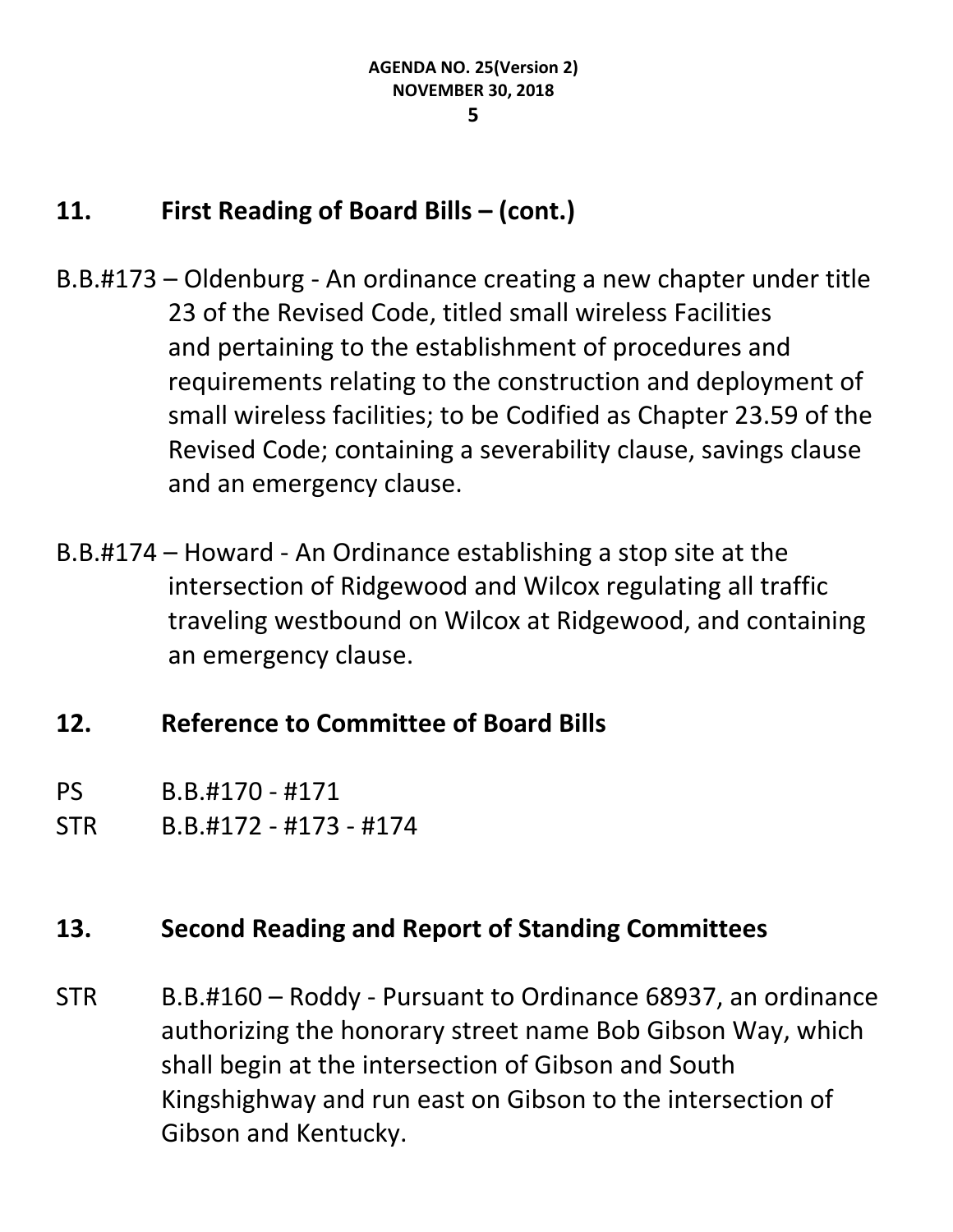#### **6**

- PS B.B.#109 Muhammad An Ordinance for the creation of a Disconnected youth task force to study the obstacles to Education and employment to disconnected youth in the City, and requiring said task force to compile a report of their findings and recommendations to be submitted to the Mayor and a Board of Aldermen standing committee to be Designated by the President of the Board of Aldermen, Within one year following the first meeting of the task force.
- LEG B.B.#72 Pres. Reed/Muhammad/Rice/Vaccaro/Murphy Navarro/Howard - An ordinance revising The Transparency in Government Law, Ordinance 69707 and Ordinance 70321, codified at Chapter 3.115 of the Revised Code, to require the effective closed captioning of all public meetings of the St. Louis Board of Aldermen, including committee meetings; the Board of Estimate & Apportionment; and the Preservation Board.
- HUDZ B.B.#51 Ingrassia An Ordinance amending Ordinance Nos. 69979, 69980 and 69981; approving and authorizing the execution of a First Amendment to Redevelopment Agreement between The City and ROL Capital III, Inc.; authorizing other related actions; and containing a Severability Clause.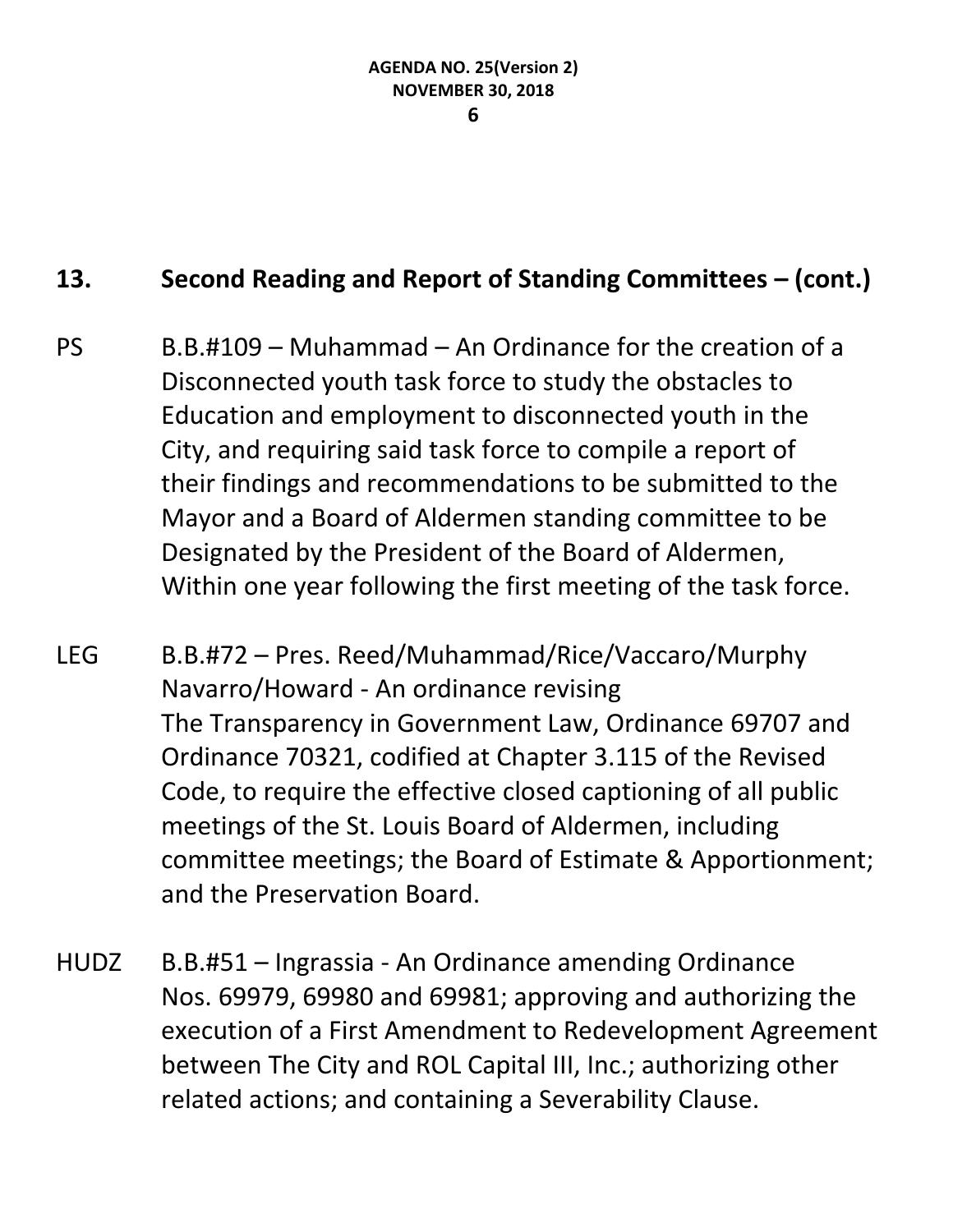- HUDZ B.B.#125 Vaccaro An ordinance approving a Redevelopment Plan for 5550 Fyler.
- HUDZ B.B.#127 Davis An ordinance approving a Redevelopment Plan for 1815 Locust.
- HUDZ B.B.#138 Roddy An ordinance approving a Redevelopment Plan for 4328 Swan.
- HUDZ B.B.#166CS Roddy An ordinance determining that the Tax Increment Financing Plans listed in Exhibit "A" are making satisfactory progress under the proposed time schedule for completion of projects therein. WHEREAS, the Tax Increment Financing plans and projects listed in Exhibit "A" were approved by the Board of the Alderman.
- HUDZ B.B.#157 Ingrassia An ordinance approving a blighting study and redevelopment plan for Chouteau/Jefferson/ La Salle/Missouri/Hickory/Mackay Place Redevelopment; and containing a severability clause.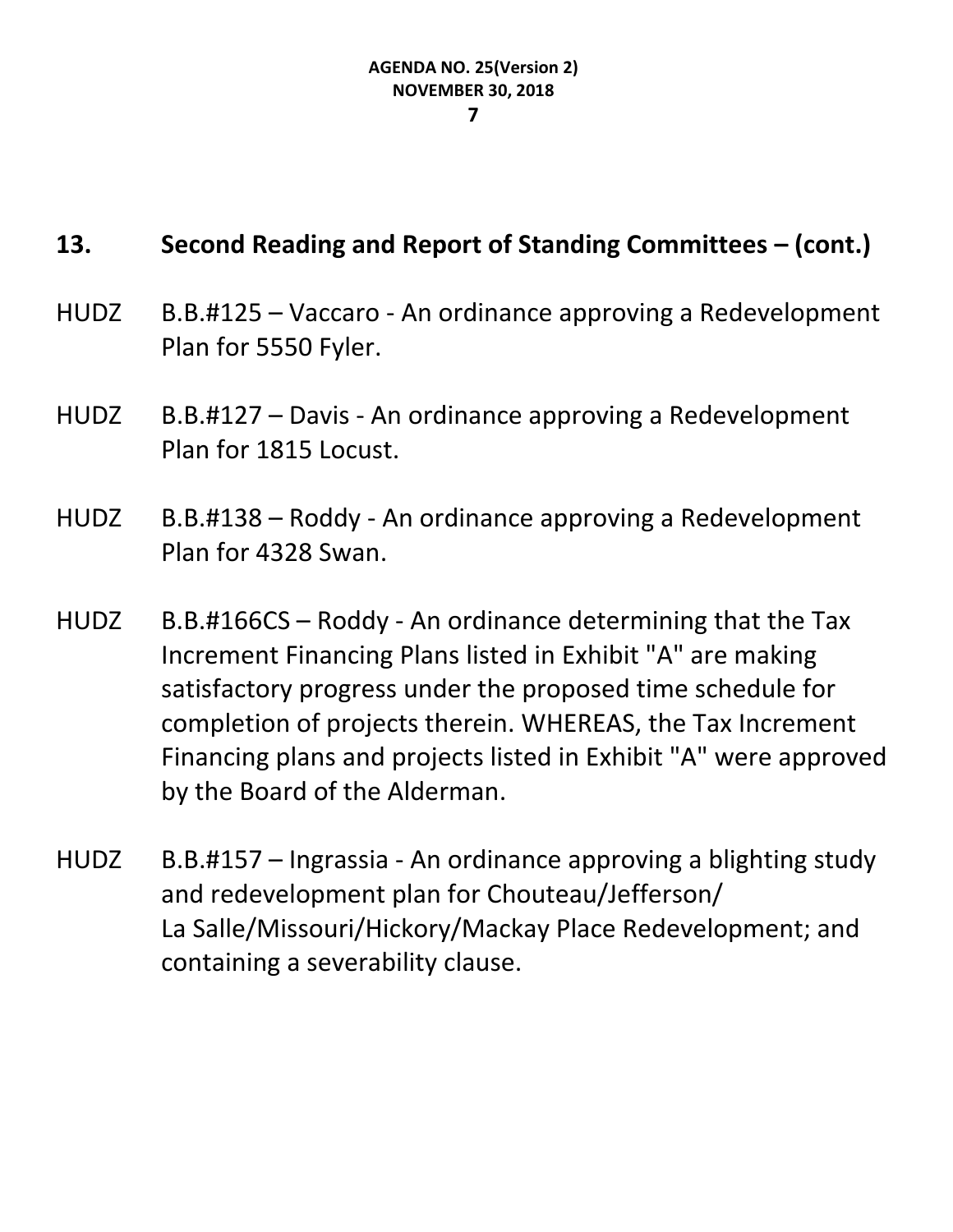#### **8**

# **13. Second Reading and Report of Standing Committees – (cont.)**

HH B.B.#163 – Howard/Guenther - An Ordinance amending Ordinance 66384, approved July 31, 2004, as follows: Section 1 of Ordinance 66384 is amended by adding a new subsection, subsection 10.04.145, to be titled Animals Putting Persons in Fear; and Section 1, subsection 10.04.170, of Ordinance 66384 is repealed, and in enacted in lieu thereof shall be a new subsection 10.04.170, to be titled Adoption of Strays; and Section 1, subsection 10.04.270, of Ordinance 66384 is repealed, and enacted in lieu thereof shall be a new subsection 10.04.27, to be titled Dangerous Dogs; and Section 1, subsection 10.04.285, of Ordinance 66384, is repealed and enacted in lieu thereof there shall be a new subsection 10.04.285, to be titled, Tethering, confinement and treatment of dogs and cats on owner/guardian's property; and Section 1 of Ordinance 66384 is amended by the addition of a new subsection, subsection 10.04.115, to be titled, Relinquishment of owned dogs and cats to the animal regulation center; and Section 1, subsection 10.04.165 of Ordinance 66384 is repealed and enacted in lieu thereof there shall be a new subsection 10.04.165, to be titled, Neuter Assistance and Education Fund; and Section 1 of Ordinance 66384 is amended by the addition of a new subsection, subsection 10.04.360, to be titled, Interfering with a Health Officer or Agent; and containing an emergency clause.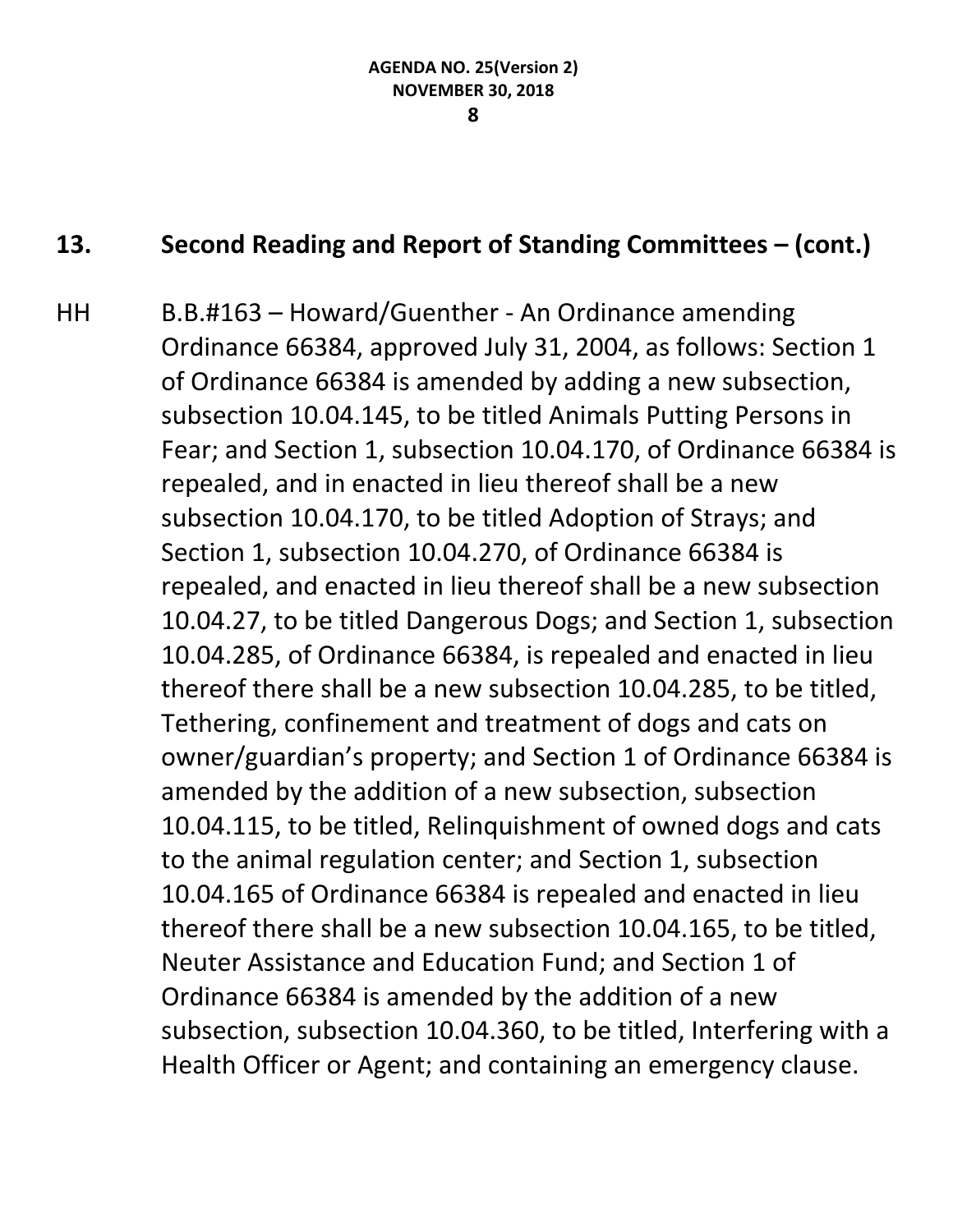- HH B.B.#169 Arnowitz/Green/Guenther/Rice/Howard/Martin An ordinance authorizing and directing the Director of the City Department of Health to enter into and execute an Opioid Crisis Response Services Contract with the Missouri Department of Health and Senior Services in order to help to fund some personnel costs, auto travel reimbursement and equipment/supplies for a Crisis Resource Response Team, upon approval of the Board of Estimate and Apportionment; and containing an emergency clause.
- NDC B.B.#28 Davis An ordinance approving a Redevelopment Plan for the 2647-2651 Washington
- NDC B.B.#29 Davis An ordinance approving a Redevelopment Plan for the Tiffany Neighborhood Scattered Sites Area.
- NDC B.B.#114 Davis An ordinance approving a Redevelopment Plan for 2811-15 Locust.
- NDC B.B.#126 Spencer An ordinance approving a Redevelopment Plan for 3521, 3526, 3527, and 3534 Oregon.
- NDC B.B.#131 Spencer An ordinance approving a Redevelopment Plan for 3107 Meramec.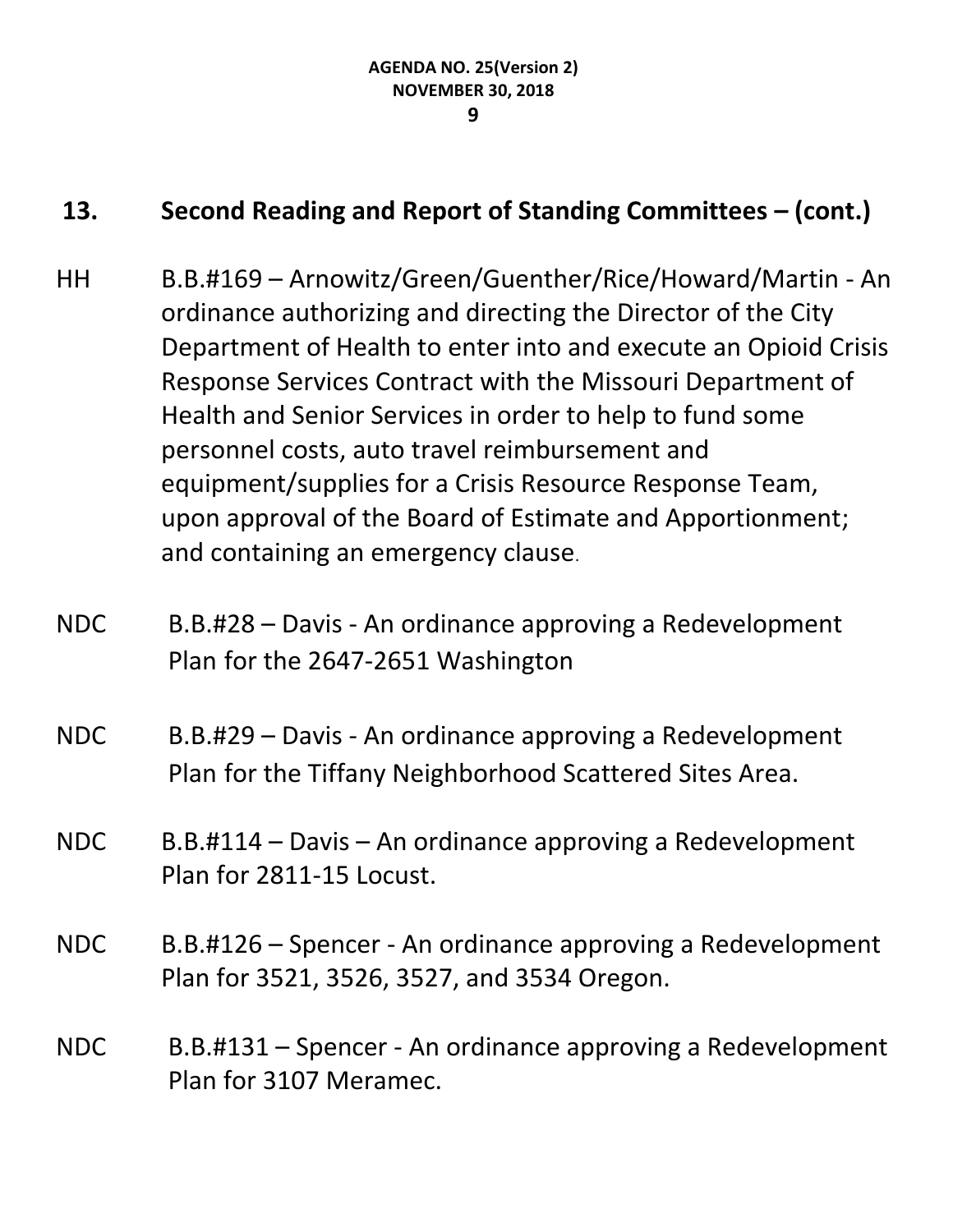- NDC B.B.#162 Rice An ordinance approving a Redevelopment Plan for 4102 Shaw Blvd.
- NDC B.B.#168 Spencer An ordinance approving a Redevelopment plan for 3555-59 California.
- WM B.B.#99 Ogilvie An Ordinance recommended by the Board of Public Service authorizing the Mayor and Comptroller of the City Louis to execute an Easement Agreement, which shall give, grant, extend and confer in perpetuity on the City, its Agents, Successors and Assigns, the right to install, construct, maintain, repair, and upgrade a water Main for the purpose of delivering water; approving an Easement Agreement for a perpetual easement; authorizing certain actions by City officials, and containing a severability clause.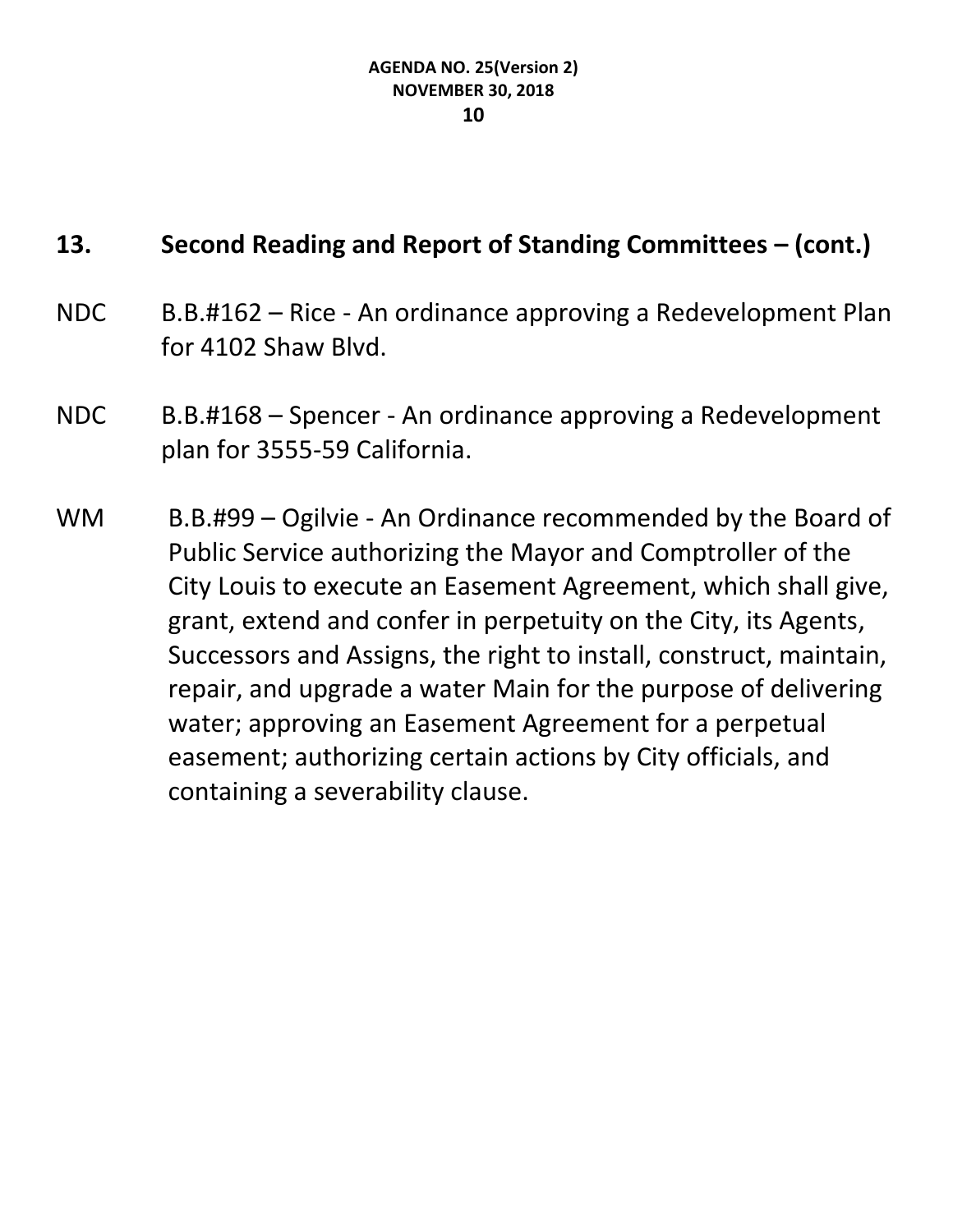- WM B.B.#133CS Coatar An ordinance recommended by the Board of Estimate and Apportionment and the Board of Public Service authorizing the St. Louis Municipal Finance Corporation, to issue and sell its new Revenue Bonds in order Fund the construction, repair, improvement, expansion, Renovation, furnishing and/or equipping of the Cervantes Convention Center, in an aggregate principal amount not to exceed \$105,000,000, and containing an emergency and a severability clause
- WM B.B.#158 Vollmer An ordinance authorizing and directing the Mayor and Comptroller to execute a Quit Claim Deed to Mary Jane Waggoner for certain City-owned property located in City Block 5054, which property is known as 3120 Alfred Avenue, upon receipt of and in consideration of the sum of Fifty-Five Thousand Dollars (\$55,000.00), and containing an emergency clause.
- **14. Report of Special Committees** none
- **15. Perfection Consent Calendar.** None
- **16. Board Bills for Perfection** None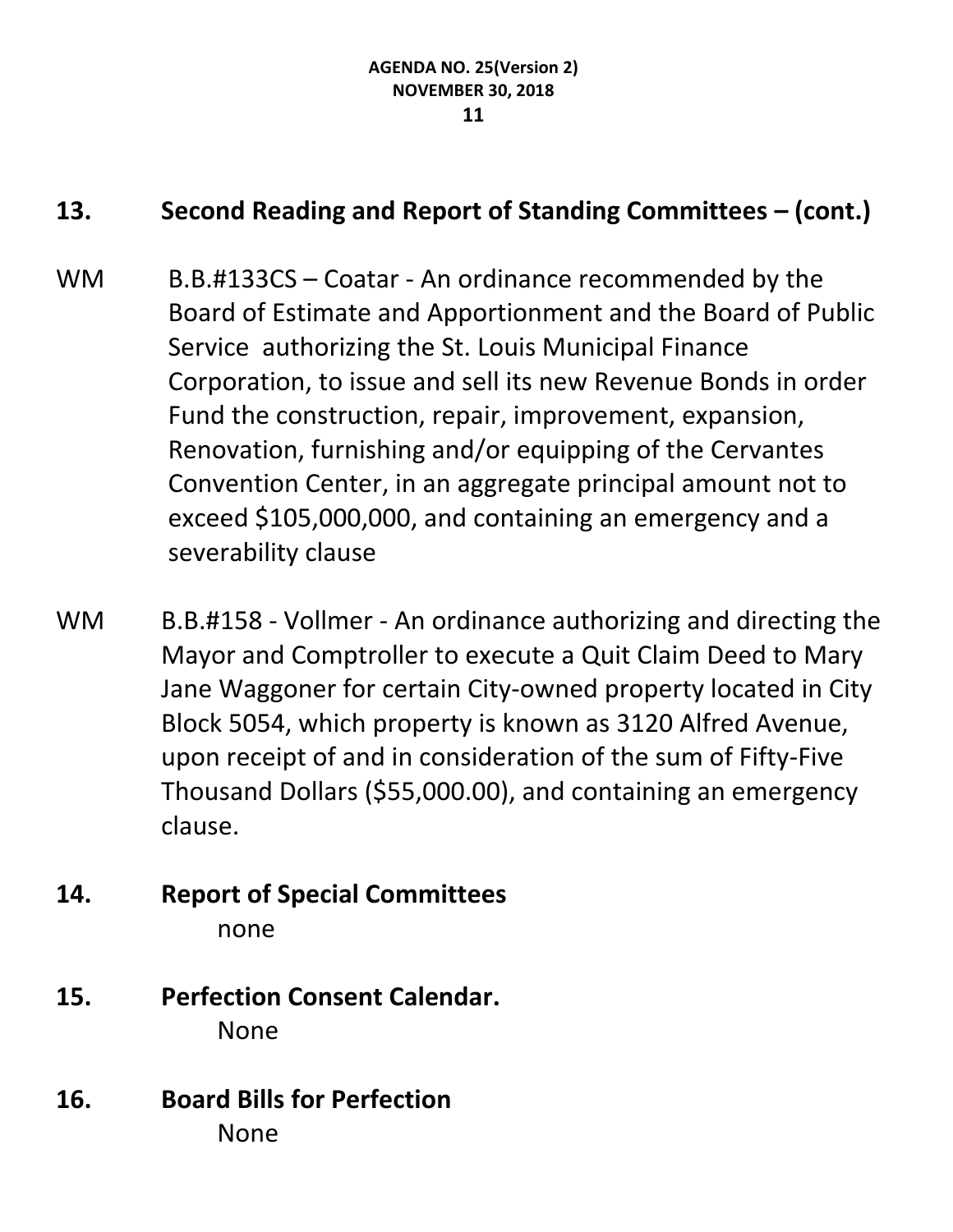# **17. Third Reading Consent Calendar**

- STR B.B#150-Ingrassia An ordinance recommended by the Board of Public Service to conditionally vacate above surface, surface and sub-surface rights for vehicle, equestrian and pedestrian travel in the north/south alley, the remaining portion of the east/west alley and the north/south alley in City Block 2273 as bounded by Union Pacific Railroad, 21st, Gratiot and 22nd, and a portion of Gratiot beginning east of 22nd and extending eastwardly to a portion of Gratiot previously vacated by Ordinance 65340.
- STR B.B.#152- Davis Pursuant to Ordinance 68937, an ordinance authorizing the honorary street name Rev. Dr. W.H. Goatley Jr., which shall begin at the intersection of North Leffingwell and Franklin and run west on Franklin to the intersection of T.E. Huntley and Franklin.
- HUDZ B.B.#129 Williamson An Ordinance recommended by the Planning Commission, to change the zoning of property as indicated on the District Map, from "D" Multiple-Family Dwelling District and "H" Area Commercial District to the "H" Area Commercial District for the portion of the parcel known as Lot A on the attached Exhibit A and to the "D" Multiple-Family Dwelling District for the portion of the parcel known as Lot B, in City Block 5520 (401-33 Debaliviere); and containing an emergency clause.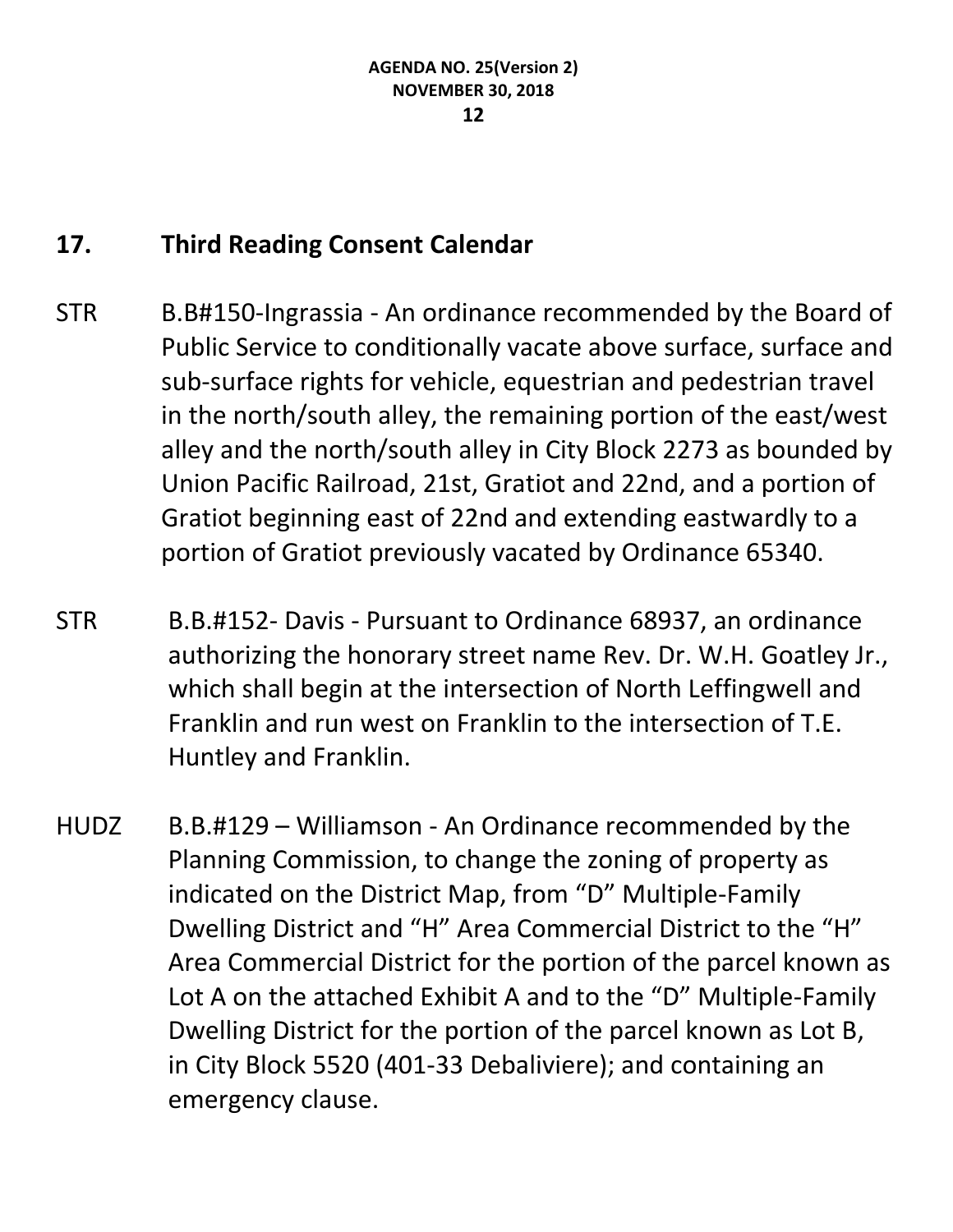# **18. Third Reading/Report of Engrossment and Final Passage** none

- **19. Report of the Enrollment Committee.**
- B.B.#150 #152 #129

# **20. Courtesy Resolutions Consent Calendar**

- Res.#187 Vaccaro The Board of Aldermen welcomes Pastor Andrew Dinger and his family to the City of St. Louis.
- Res.#188 Pres. Reed The Board of Aldermen recognize Nathan "Nate" Dixon of Urban One Radio.
- Res.#191 Muhammad The Members of this Honorable Board of Aldermen join the sponsor of this resolution in expressing congratulations to Delores Smith on her exemplary services to the St. Louis Community.
- Res.#192 Muhammad The Members of this Honorable Board of Aldermen join the sponsor of this resolution in expressing congratulations to Brenda Nelson on her exemplary services to the St. Louis Community.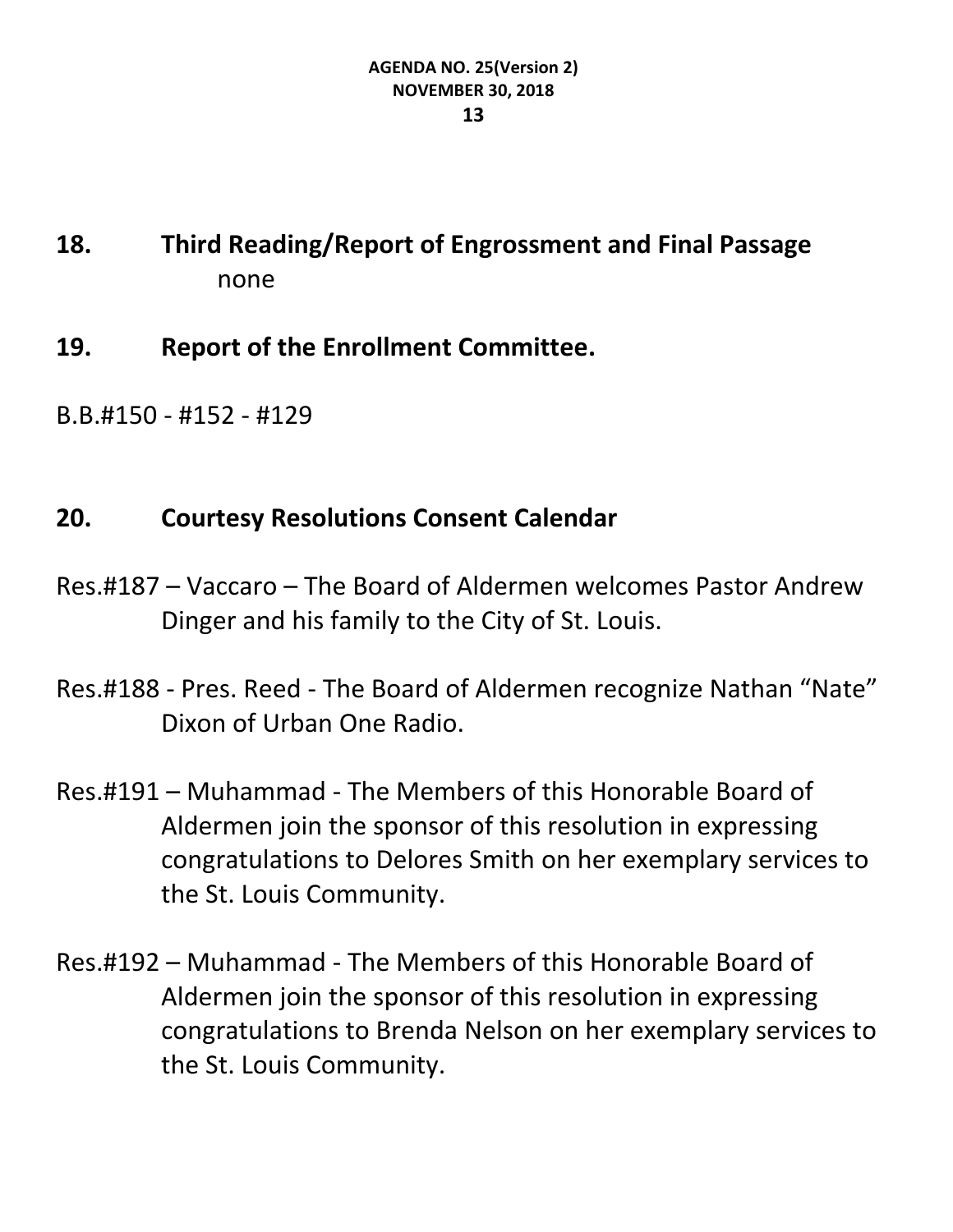# **20. Courtesy Resolutions Consent Calendar – (cont.)**

- Res.#193 Muhammad The Members of this Honorable Board of Aldermen join the sponsor of this resolution in expressing congratulations to Roslyn Jackson on her exemplary services to the St. Louis Community.
- Res.#194 Muhammad The Members of this Honorable Board of Aldermen join the sponsor of this resolution in expressing congratulations to Shirley Everett on her exemplary services to the St. Louis Community.

# **21. First Reading of Resolutions.**

Res.#189 – Navarro – Central West End North Business District Budget.

Res.#190 – Navarro – Cathedral Square Business District Budget approval.

# **22. Second Reading Resolutions, Committee Reports & Adoptions.**

- HUDZ Res.#180 Pres. Reed/Coatar/Roddy/J. Boyd/Oldenburg/ Middlebrook/Vaccaro/Vollmer/Davis/P. Boyd/ Muhammad/Arnowitz/Williamson/Howard/Murphy/Hubbard/ Bosley – The Board of Aldermen strongly support the efforts by the Ownership Group to secure an MLS team for the City.
- STR Res.#185 Oldenburg/J. Boyd/Martin/Middlebrook Equitable Infrastructure Growth Program.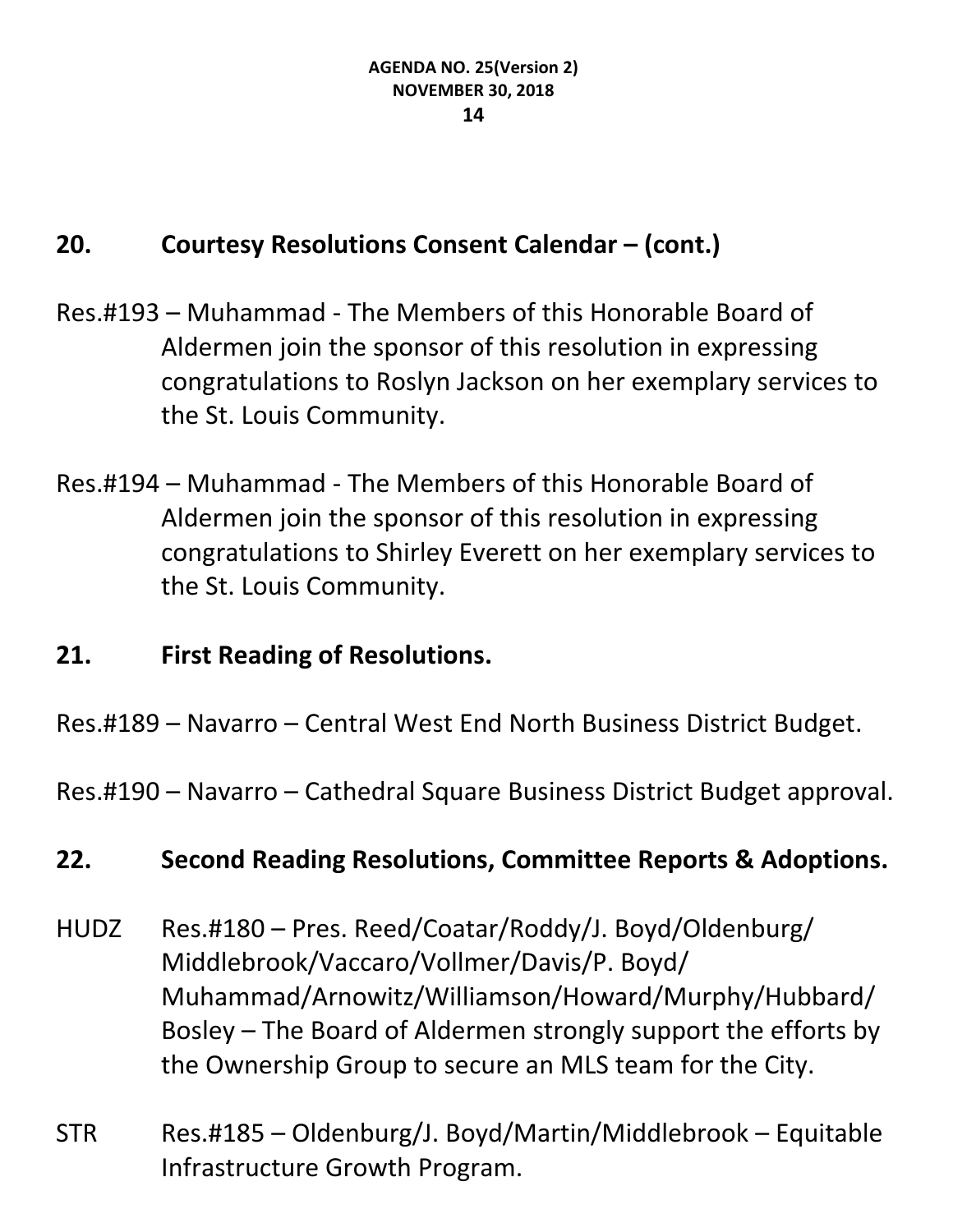- **23. Miscellaneous and Unfinished Business.** None
- **24. Announcements**
- **MONDAY, DECEMBER 3, 2018**

# **NO MEETINGS**

# **TUESDAY, DECEMBER 4, 2018**

# **STREETS, TRAFFIC & REFUSE MEETING – 9:00 A.M. – LEISURE ROOM**

- B.B.#159 Williamson Pursuant to Ordinance 68937, an ordinance authorizing the honorary street name Von Verson Avenue which shall begin at the intersection of Hamilton and Enright and run east on Enright to the intersection of Goodfellow and Enright.
- B.B.#165 Davis Pursuant to Ordinance 68937, an ordinance authorizing the honorary street name Cedric The Entertainer Way, which shall begin at the intersection of Olive Street and North Vandeventer and run east on Olive Street to the intersection of Olive Street and North Spring Avenue.
- B.B.#167 Arnowitz Pursuant to Ordinance 68937, an ordinance authorizing the honorary street name Estella M. Daly Way, which shall begin at the intersection of Morgan Ford Road and and Upton Court and run east on the 4100 Block of Upton Court.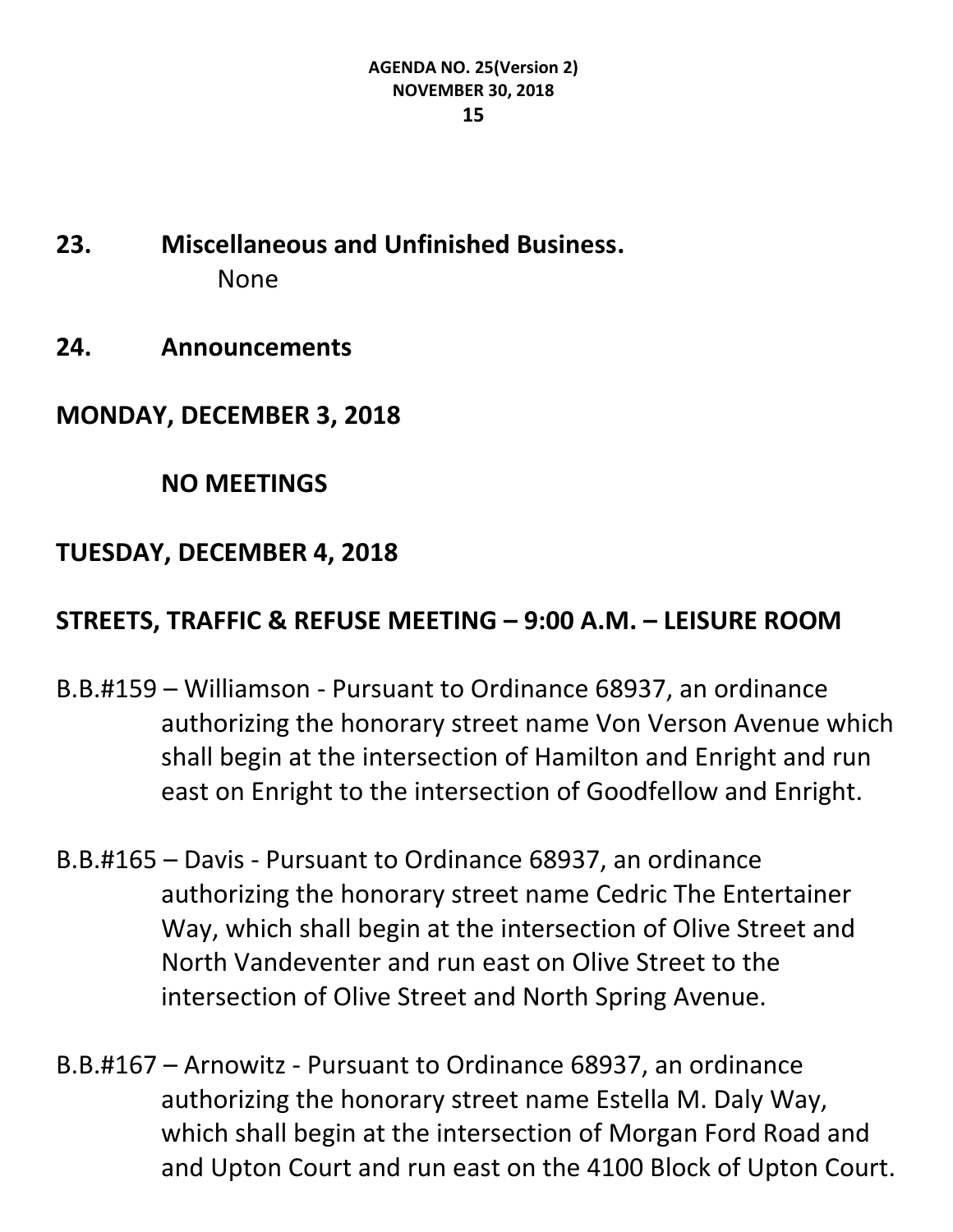## **WEDNESDAY, DECEMBER 5, 2018**

## **WAYS & MEANS MEETING – 10:00 A.M. – LEISURE ROOM**

- Res.#98 Kennedy Approving the establishment of the North Central Business District.
- B.B.#143 Navarro An ordinance repealing paragraph (C) of Section Two of Ord. 63777, approved on June 4, 1996, as amended by Ord. 64546, approved on December 18, 1998, and by Ord. 68200, approved on June 4, 2008 and in lieu thereof a new paragraph is enacted extending the period of time during which the Cathedral Square Special Business District shall be permitted to collect the tax within the boundaries of the district and containing effectiveness and emergency clauses.
- B.B.#148 Navarro An ordinance repealing paragraph (f) of Section Two of Ordinance 62622, approved on May 29, 1992, as amended by Ordinance 63840, approved on July 19, 1996, as amended by Ordinance 64935, approved on May 17, 2000, as amended by Ordinance 68202, approved December 8, 2008 and in lieu thereof a new paragraph is enacted extending the period of time during which the Central West End North Special Business District shall be permitted to collect the tax within the boundaries of the district therein established; and containing effectiveness and emergency clauses.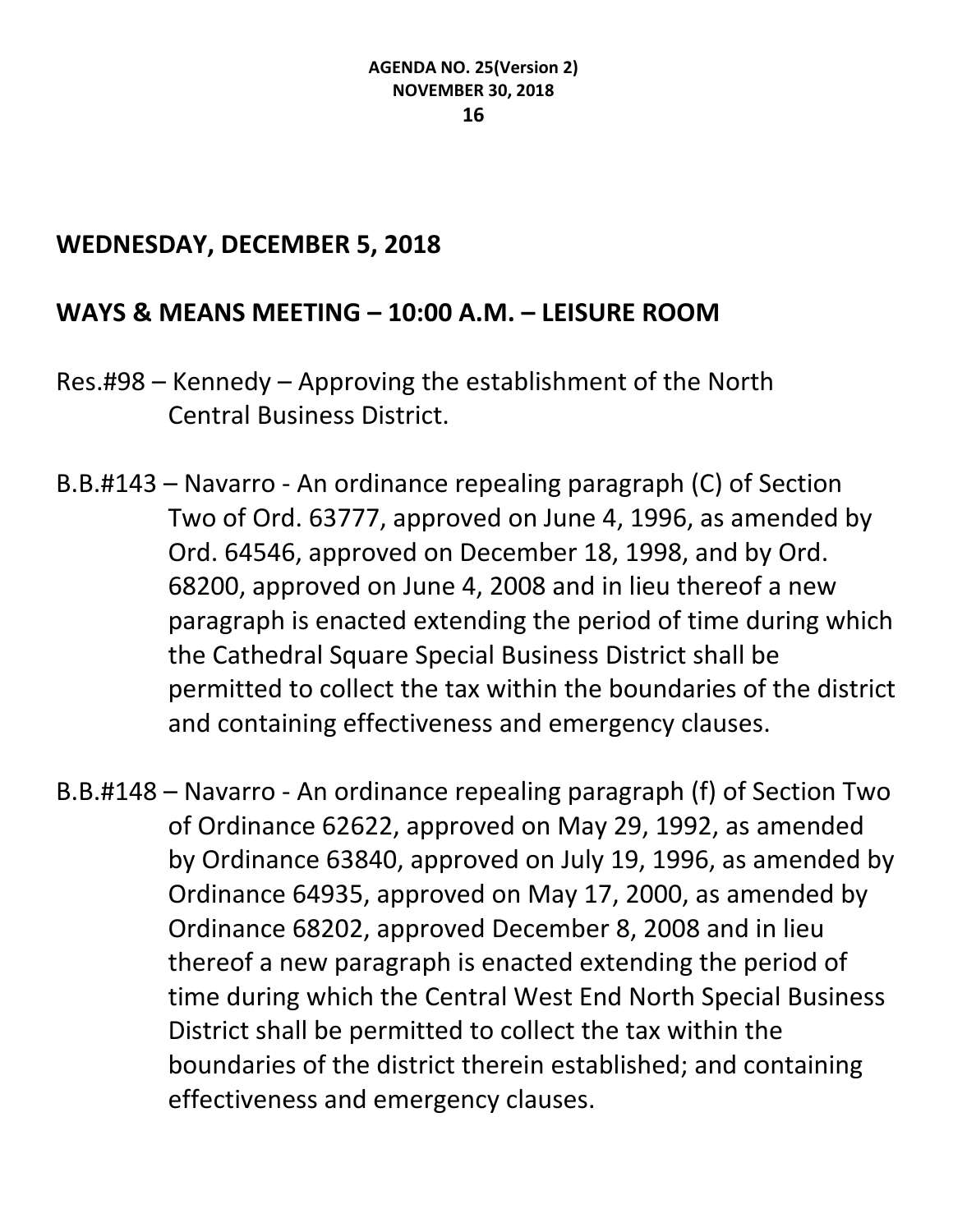# **WAYS & MEANS MEETING – (cont.)**

B.B.#154 – Kennedy - An ordinance establishing the North Central Special Business District pursuant to Sections 71.790 through 71.808 of the Revised Statutes of Missouri, setting its boundaries, tax rate, initial rate of levy subject to the approval of the qualified voters, bonding authority, and uses to which tax revenue may be put; creating a board of commissioners; and containing severability, effectiveness, and emergency clauses.

# **THURSDAY, DECEMBER 6, 2018**

# **TRANSPORTATION & COMMERCE MTG – 10:00 A.M. KENNEDY ROOM**

B.B.#93 – Spencer/Muhammad/Cohn/Bosley/Navarro/Arnowitz/ Ingassia/Guenther/Green/Rice – An Ordinance requiring a City-wide vote to approve any proposal aimed at or having the effect of privatizing the Lambert St. Louis International Airport (the "Airport") by the sale, lease or transfer of the Airport, either in whole or in part, from the City's ownership or control as may be permitted by the FAA's Airport Privatization Pilot Program (49 U.S.C. §47134; Section 149) and the Modernization and Reform Act of 2012 (P.L. 112-95) and in accordance with all other applicable state and federal laws and regulations, and the Revised Code of the City of St. Louis; and containing a severability clause and emergency clause.